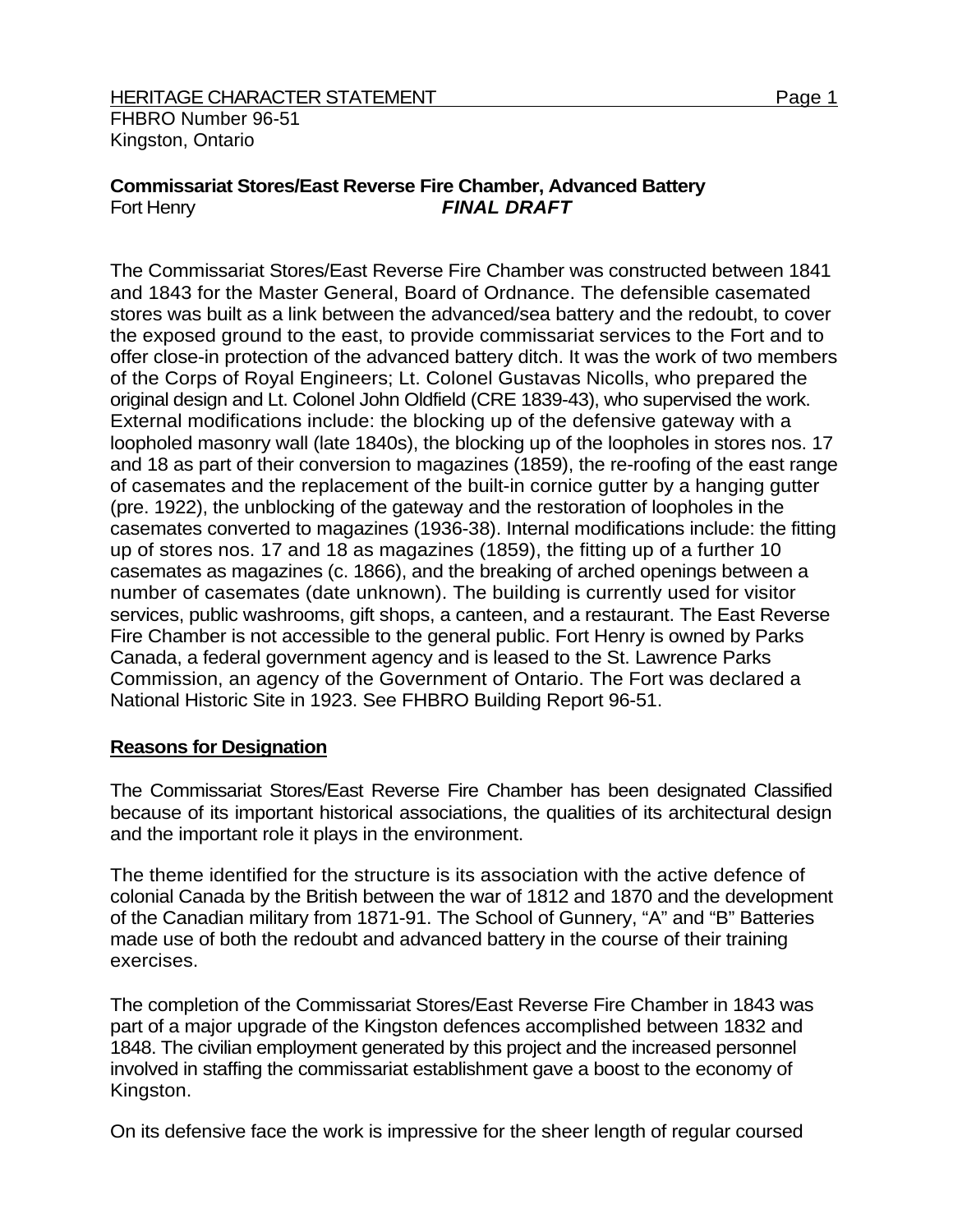# **Commissariat Stores/East Reverse Fire Chamber, Advanced Battery**  Fort Henry *FINAL DRAFT*

limestone ashlar shot-proof wall (almost 300', when the outer wall of the casemates and the musketry wall are combined), the depressed three-centred arched defensive gateway, and the regular pattern of vertical musketry loopholes (grouped in triplets and stepped to follow the grade) and heavy cantilever brackets (all that remains of the original built-in cornice gutter). Viewed from the parade the work is impressive for the matching bay treatment of the casemates (a central door flanked by windows within a sunken panel). The internal spaces, in particular the casemates with their squared uncoursed rubble masonry walls and ceilings of segmental brick vaulting demonstrates simple geometry, plain surfaces and solidity.

The east range of casemates has displayed a remarkable adaptability to change. Used initially by the commissariat department for stores, the casemates converted easily to magazines and shell rooms.

The east range of casemates contains two quite remarkable engineering achievements attributable both to the prowess of the designers and the skill of the masons. The first is the treatment of the side walls; a stepped foundation to accommodate the sloped site, "true level" stone coursing to give stability, and a uniformly (7.2%) sloped cornice and roof line to parallel the ground line. The second is the treatment of the defensive gateway; a single archway with depressed three-centred arched portals and three internal oblong vaulted compartments. The ceiling of the compartments at each end is a depressed three-centred vault intersected by a half-vault of similar profile to clear the head of the door leaves. The centre compartment has a depressed three-centred vault. The walls are pierced by musketry loopholes.

Of the works attributable to Lt. Colonel Gustavas Nicolls; e.g. the Halifax Citadel, this is one of the most notable.

As an integral component of the Fort Henry defence complex, the east range of casemates has a strong, reinforcing influence on the military character of the Fort.

## **Character Defining Elements**

The heritage character of the Commissariat Stores/East Reverse Fire Chamber resides in the features expressing their function as specialized military structures for the musketry defence of the exposed ground to the east, for bomb-proof storage of commissariat stores and for close-in protection of the advanced battery ditch. Externally, the features characteristic of the range of casemates are the simple elongated rectangular plan, the horizontal massing with low side walls, and the long moderately pitched hipped roof broken at intervals by squat masonry chimney stacks. Also characteristic of this work is the construction of the inner and outer walls (a